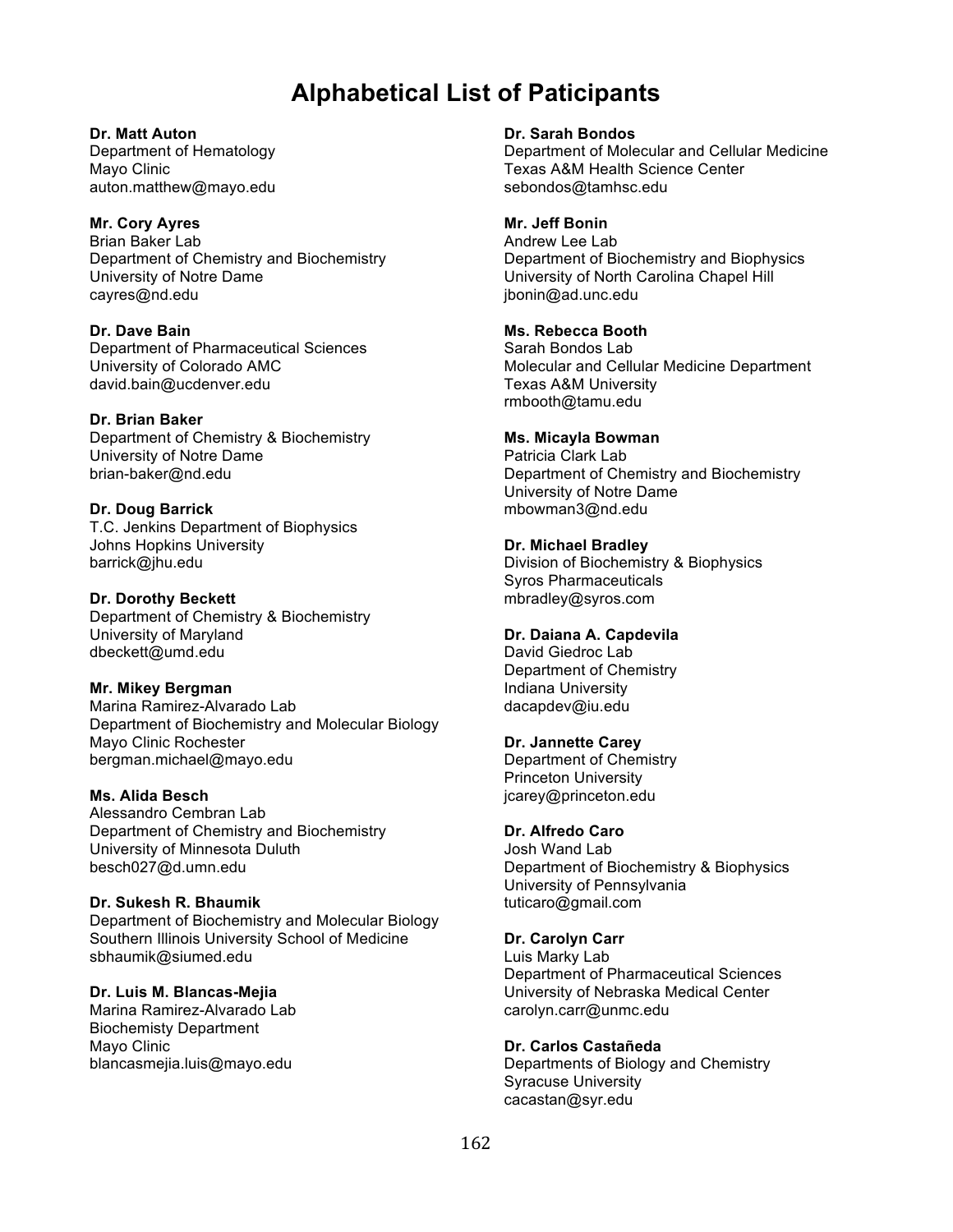**Dr. Alessandro Cembran** Department of Chemistry and Biochemistry University of Minnesota Duluth cembran@d.umn.edu

**Dr. Mahesh Chandak** Jonathan Schlebach Lab Department of Chemistry Indiana University mchandak@iu.edu

**Dr. Alan Chen** Department of Chemistry and the RNA Institute University at Albany, SUNY achen6@albany.edu

**Mr. Munish Chahbra** Tom Record Lab Program in Biophysics University of Wisconsin, Madison chhabra3@wisc.edu

**Dr. Kelly Churion** Vince LiCata Lab Department of Biological Sciences Louisiana State University kellychurion@lsu.edu

**Dr. Clay Clark** Department of Biology University of Texas at Arlington clay.clark@uta.edu

**Dr. Patricia Clark** Department of Chemistry & Biochemistry University of Notre Dame pclark1@nd.edu

**Mr. Christian Coffman** Anne Hinderliter Lab Department of Chemistry and Biochemistry University of Minnesota Duluth coffm049@umn.edu

**Dr. Jim Cole** Department of Molecular and Cell Biology University of Connecticut james.cole@uconn.edu

**Dr. Erik Cook** Scott Showalter Lab Department of Chemistry Penn State University ecc25@psu.edu

**Dr. Jack Correia** Department of Biochemistry University of Mississippi Medical Center jcorreia@umc.edu

**Dr. Trevor Creamer** Department of Molecular & Cellular Biochemistry University of Kentucky Trevor.Creamer@uky.edu

**Ms. Sam Davila** Susan Pedigo Lab Department of Chemistry and Biochemistry University of Mississippi sdavila@go.olemiss.edu

**Dr. Enrique M. De La Cruz** Department of Molecular Biophysics and **Biochemistry** Yale University enrique.delacruz@yale.edu

**Mr. Jason Devlin** Brian Baker Lab Department of Chemistry and Biochemistry University of Notre Dame jdevlin@nd.edu

**Dr. Cristiano Dias** Department of Physics New Jersey Institute of Technology cld@njit.edu

**Dr. Dave Dignam** Department of Biochemistry and Cancer Biology University of Toledo david.dignam@utoledo.edu

**Dr. David Draper** Chemistry Department Johns Hopkins University draper@jhu.edu

**Dr. H. Diessel Duan** Anne-Frances Miller Lab Department of Chemistry University of Kentucky hdiesselduan@uky.edu

**Dr. Tori Dunlap** Department of Chemistry and Biochemistry University of Central Arkansas vdunlap@uca.edu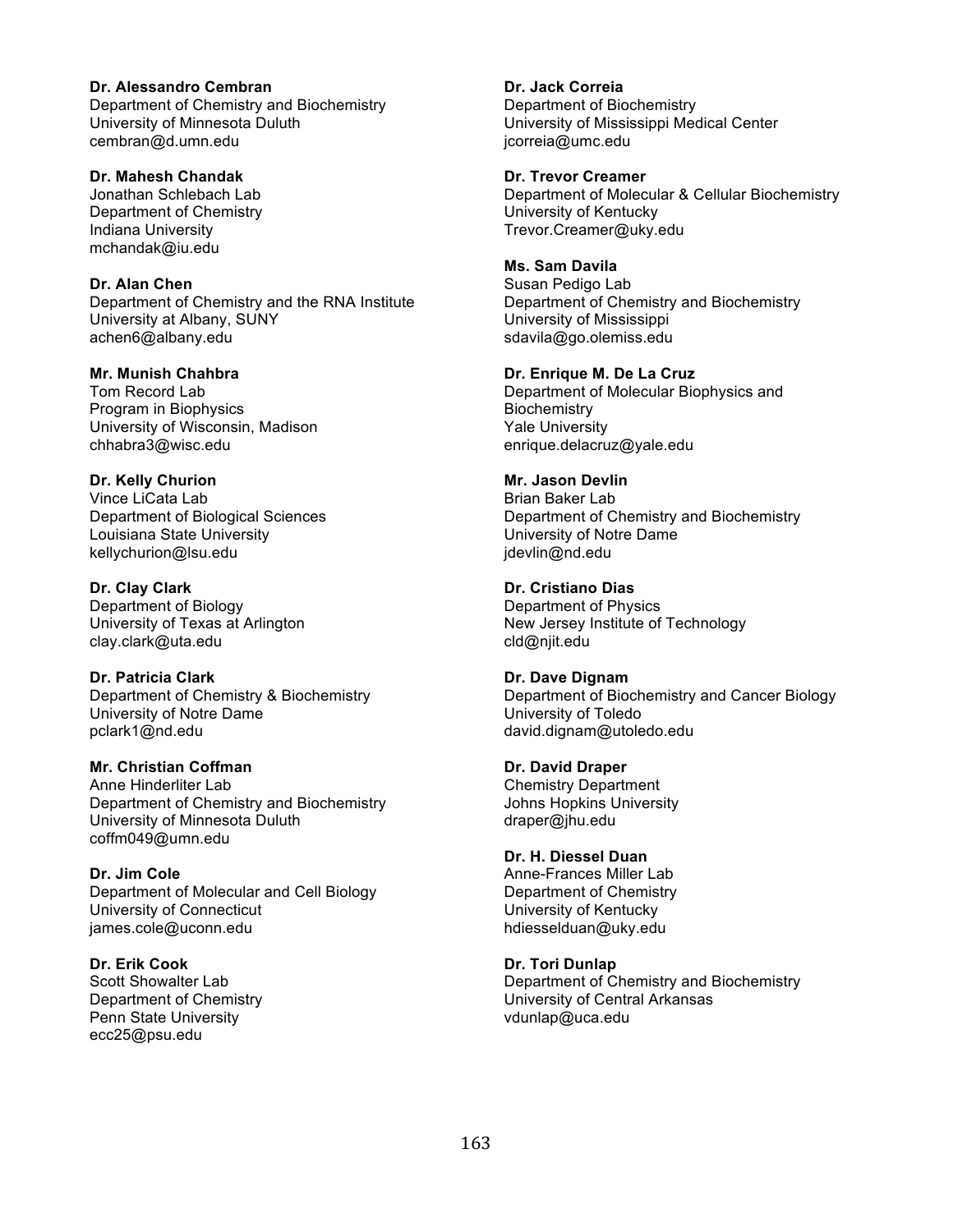**Dr. Cindy Dupureur** Department of Chemistry and Biochemistry University of Missouri St. Louis cdup@umsl.edu

**Ms. Elizabeth Duran** Aaron Lucius Lab Department of Chemistry University of Alabama at Birmingham eduran@uab.edu

**Dr. Katie Edmonds** David Giedroc Lab Department of Chemistry Indiana University edmondsk@indiana.edu

**Dr. Austin Elam** Division of Biophysics and Biochemistry C4 Therapeutics waelam@c4therapeutics.com

**Dr. Joe Emerson** Department of Chemistry Mississippi State University jemerson@chemistry.msstate.edu

**Mr. Lance English** Steven Whitten Lab Department of Biology Texas State University english.lance@txstate.edu

**Ms. Hyeyoung Eom** James Horn Lab Department of Chemistry and biochemistry Northern Illinois University Z1760332@students.niu.edu

**Dr. Aron Fenton** Department of Biochemistry and Molecular Biology University of Kansas Medical Center afenton@kumc.edu

**Dr. Dina Finan** Unchained Labs dina.finan@unchainedlabs.com

**Dr. Nick Fitzkee** Department of Chemistry Mississippi State University nfitzkee@chemistry.msstate.edu

**Dr. Karen Fleming** Department of Biophysics Johns Hopkins University Karen.Fleming@jhu.edu

**Ms. Alyx Flippin** Luis Marky Lab Department of Pharmaceutical Sciences University of Nebraska Medical Center alyx.flippin@unmc.edu

**Dr. Verna Frasca** Applications Division Malvern Instruments verna.frasca@malvern.com

**Dr. Tom Frederick** Greg Bowman Lab Biochemistry and Molecular Biophysics Washington University in St. Louis tfrederick@wustl.edu

**Dr. Mike Fried** Department of Molecular and Cellular Biochemistry University of Kentucky michael.fried@uky.edu

**Dr. Carl Frieden** Department of Biochemistry and Molecular **Biophysics** Washington University frieden@biochem.wustl.edu

**Ms. Tori Fringer** Anne Hinderliter Lab Department of Chemistry and Biochemistry University of Minnesota-Duluth fring004@d.umn.edu

**Dr. Ernie Fuentes** Department of Biochemistry University of Iowa ernesto-fuentes@uiowa.edu

**Mr. Alfredo Gallegos** Jannette Carey Lab Department of Chemistry Princeton University agallegos.97@gmail.com

**Dr. Roberto Galletto** Department of Biochemistry and Molecular **Biophysics** Washington University in St. Louis galletto@wustl.edu

**Mr. Riley Gentry** Eda Koculi Lab Department of Chemistry University of Central Florida rileyc.gentry@knights.ucf.edu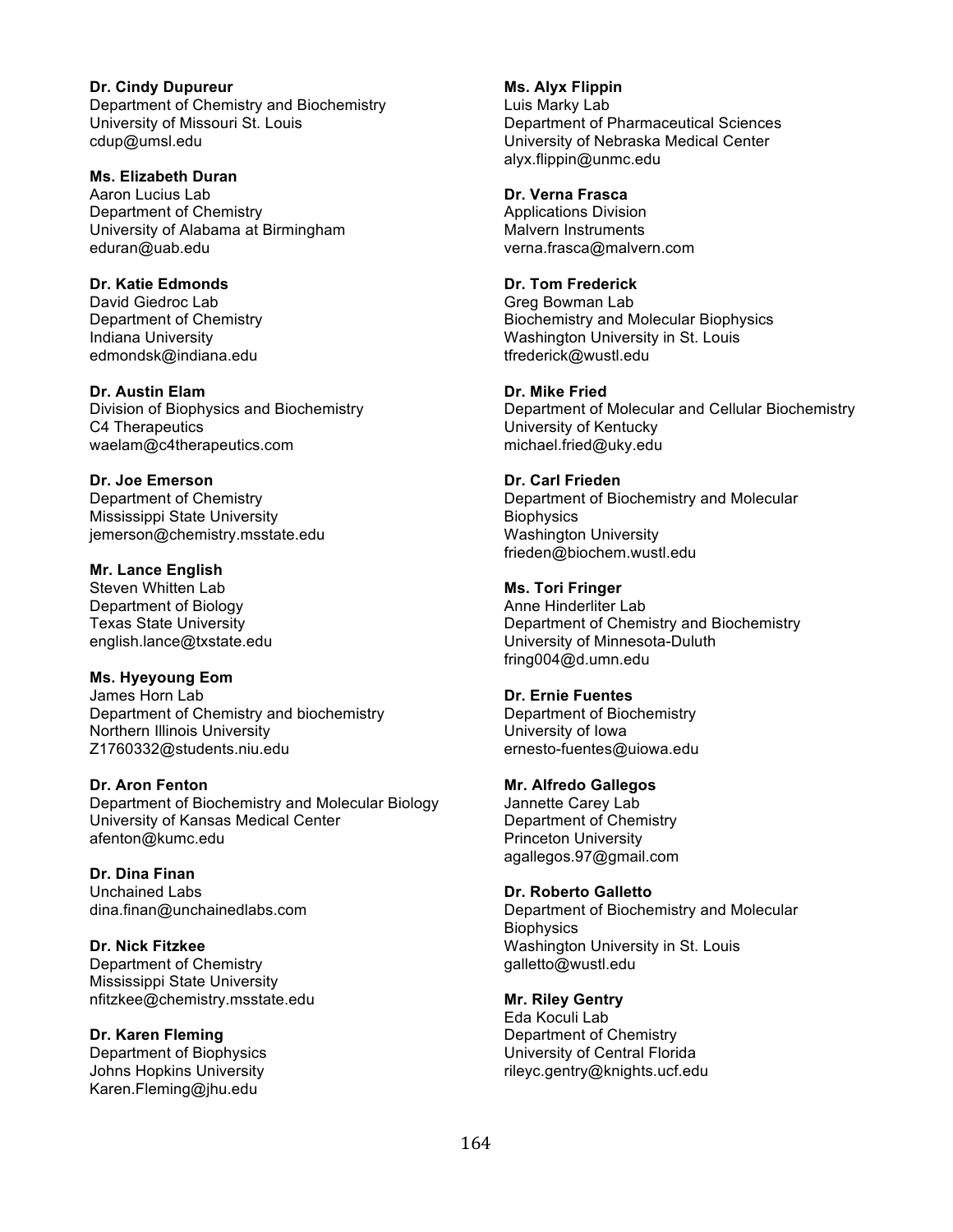**Ms. Gabriela Mendes** Sarah Bondos Lab Department of Molecular and Cellular Medicine Texas A&M University mendesgg@tamu.edu

#### **Mr. Erich Goebel**

Thomas Thompson Lab Department of Molecular Genetics, Biochemistry and Microbiology University of Cincinnati goebelej@mail.uc.edu

**Dr. Michael Greenberg**

Department of Biochemistry and Molecular **Biophysics** Washington University in St. Louis greenberg@wustl.edu

#### **Mr. Dakota Grote**

James Horn Lab Department of Chemistry and Biochemistry Northern Illinois University dgrote1@niu.edu

#### **Ms. Erin Groth**

Anne Hinderliter Lab Department of Chemistry and Biochemistry University of Minnesota Duluth groth224@d.umn.edu

**Dr. Kathleen Hall**

Department of Biochemistry and Molecular **Biophysics** Washington University Medical School kathleenhal@gmail.com

**Ms. Kaitlin Hart** Thomas Thompson Lab University of Cincinnati hartk7@mail.uc.edu

#### **Dr. Lance Hellman**

Brian Baker Lab Department of Chemistry and Biochemistry University of Notre Dame lhellman@nd.edu

**Dr. Sherry Hemmingsen** Jasco Inc. shemmingsen@jascoinc.com

#### **Dr. Kate Henderson**

Tom Record Lab Department of Biochemistry University of Wisconsin, Madison khenderson4@wisc.edu

**Dr. Andy Herr** Division of Immunobiology Cincinnati Children's Hospital Medical Center andrew.herr@cchmc.org

**Dr. Anne Hinderliter** Department of Chemistry and Biochemistry University of Minnesota Duluth ahinderl@d.umn.edu

**Dr. Jim Horn** Department of Chemistry and Biochemistry Northern Illinois University jrhorn@niu.edu

**Mr. Titus Hou** Ernesto Fuentes Lab Department of Biochemistry University of Iowa

## **Mr. Steven Huang**

titus-hou@uiowa.edu

Ernesto Fuentes Lab Department of Iowa University of Biochemistry steven-huang@uiowa.edu

## **Mr. Fidel Huerta**

David Giedroc Lab Department of Chemistry and Biochemistry Indiana University fhuerta@umail.iu.edu

#### **Mr. Zach Ingram**

Aaron Lucius Lab Department of Chemistry University of Alabama at Birmingham zingram@uab.edu

#### **Ms. Dinusha Jinasena**

Nick Fitzkee Lab Department of Chemistry Mississippi state university dsj125@msstate.edu

#### **Dr. Besik Kankia**

Department of Chemistry and Biochemistry The Ohio State University kankia.1@osu.edu

#### **Mr. Grant Keller**

Brian Baker Lab Department of Chemistry and Biochemistry University of Notre Dame gkeller1@nd.edu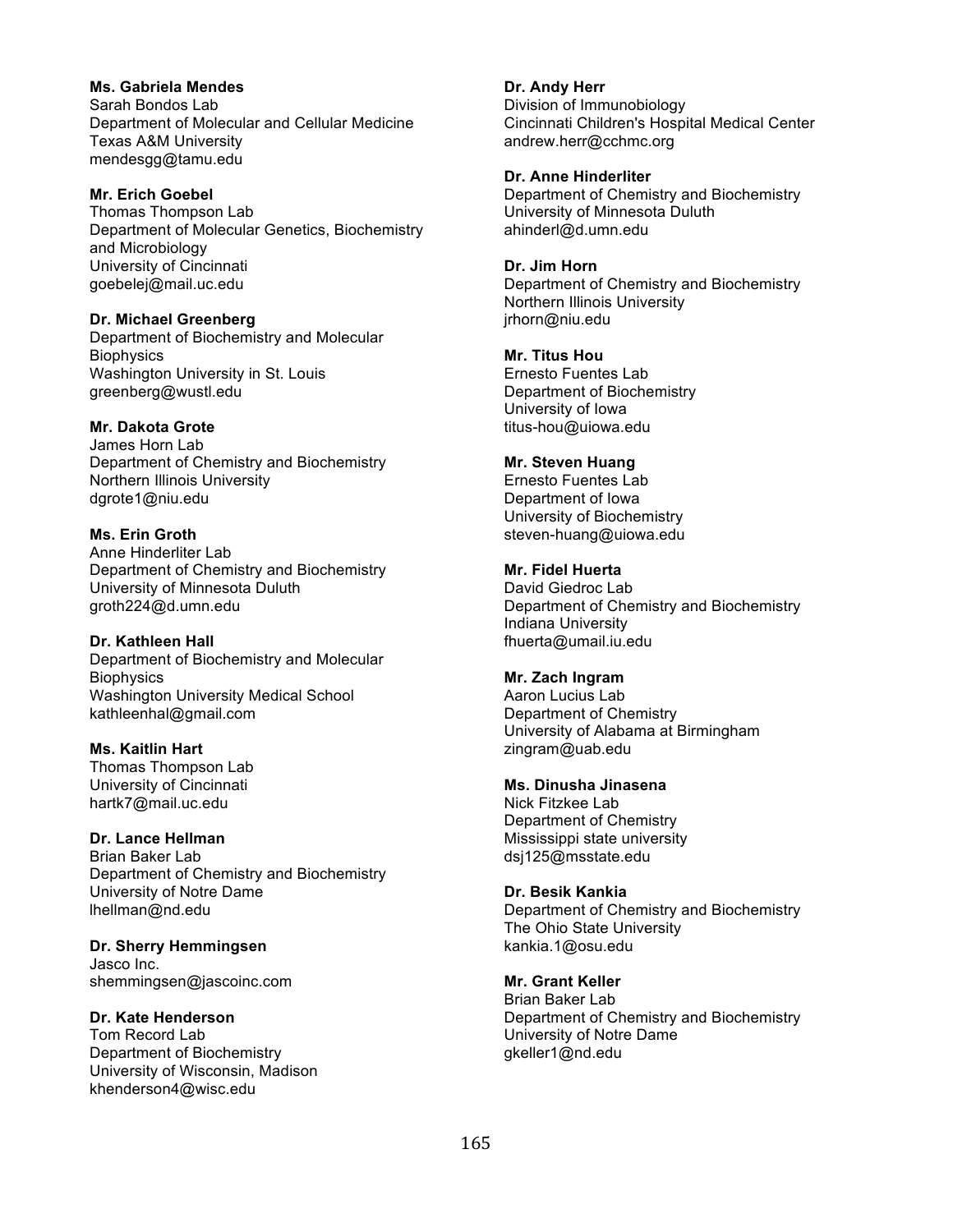**Dr. Adina Kilpatrick** Department of Physics and Astronomy Drake University adina.kilpatrick@drake.edu

**Dr. Alexandra Klinger DecipherBio** klinger@decipherbio.com

**Ms. Catie Knoverek** Greg Bowman Lab Department of Biochemistry and Molecular **Biophysics** Washington University in St. Louis cknoverek@wustl.edu

**Dr. Eda Koculi** Department of Chemistry University of Central Florida eda.koculi@ucf.edu

**Ronald Koder** Department of Physics The City College of New York rkoder@ccny.cuny.edu

**Ms. Ellie Kolb** Rhett Kovall Lab Department of Molecular Genetics, Biochemistry and Microbiology University of Cincinnati kolbem@mail.uc.edu

**Edina Kosa, M.Sc.** Liskin Swint-Kruse Lab Department of Biochemistry and Molecular Biology University of Kansas Medical Center ekosa@kumc.edu

**Dr. Ed Lattman** Department of Structural Biology University at Buffalo lattman@hwi.buffalo.edu

**Mr. Kevin Lauterjung** Tom Record Lab Program in Biophysics University of Wisconsin Madison lauterjung@wisc.edu

**Dr. Juliette Lecomte** Department of Biophysics Johns Hopkins University lecomte\_jtj@jhu.edu

**Dr. Drew Lee** Eshelman School of Pharmacy University of North Carolina at Chapel Hill drewlee@unc.edu

**Dr. Ed Lewis** Department of Chemistry Mississippi State University ELewis@chemistry.msstate.edu

**Ms. Mingjie Li** Joe Emerson Lab Department of Chemistry Mississippi State University ml1234@msstate.edu

**Dr. Vince LiCata** Department of Biological Sciences Louisiana State University licata@lsu.edu

**Dr. Tim Lohman** Department of Biochemistry and Molecular **Biophysics** Washington University in St. Louis lohman@wustl.edu

**Dr. Aaron Lucius** Department of Chemistry University of Alabama at Birmingham allucius@uab.edu

**Dr. Shuhua Ma** Department of Chemistry Towson University sma@towson.edu

**Dr. Venkata Machha** Matt Auton Lab Department of Hematology Mayo Clinic machha.venkata@mayo.edu

**Dr. Joe Maciag** Andrew Herr Lab Department of Immunobiology and Infectious Diseases Cincinnati Children's Hospital joseph.maciag@cchmc.org

**Mr. Ryan Mahling** Madeline Shea Lab Department of Biochemistry University of Iowa ryan-mahling@uiowa.edu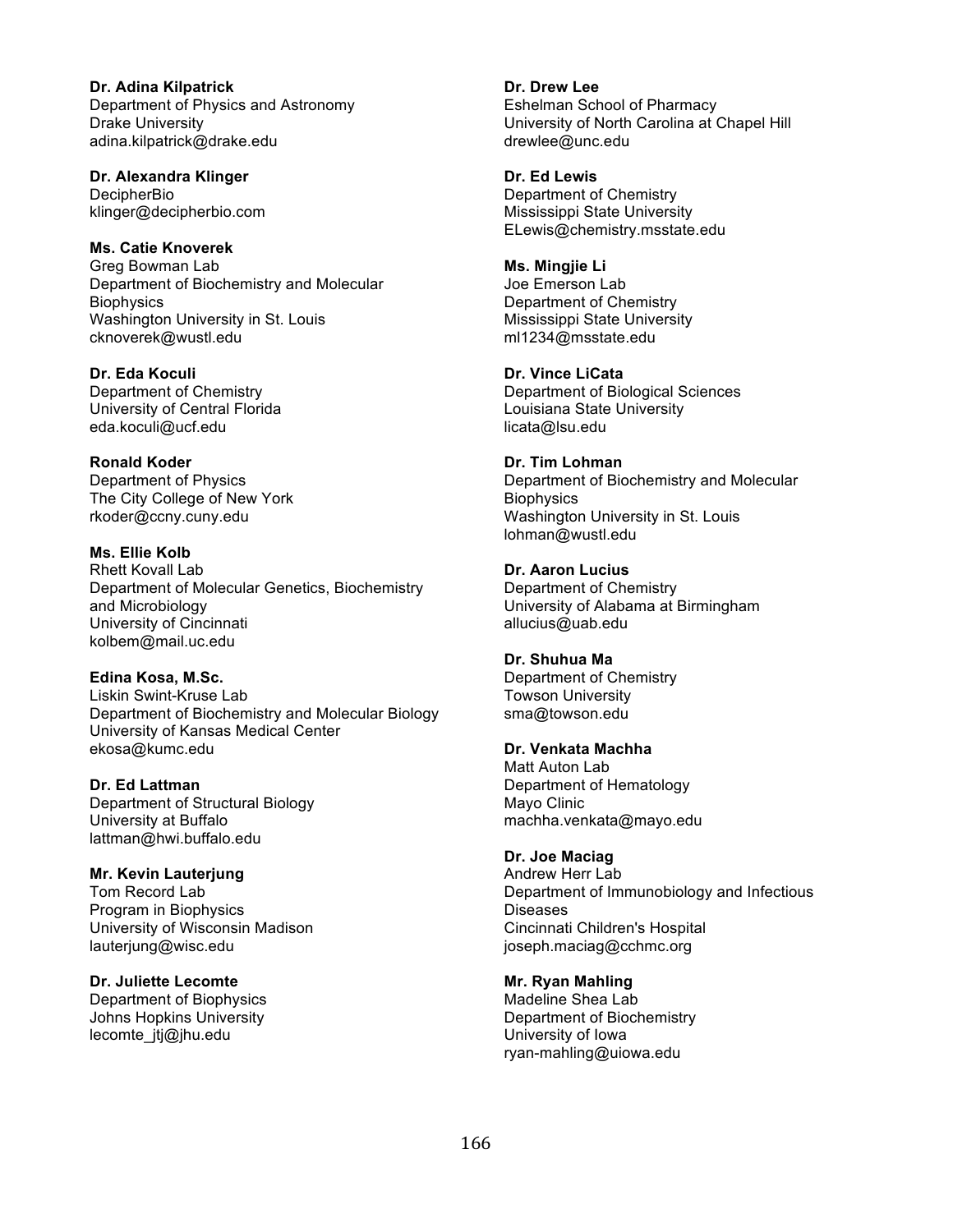**Mr. Brendan Mahoney**

Jeffrey Peng Lab Department of Chemistry & Biochemistry University of Notre Dame bmahone3@nd.edu

**Dr. Rodrigo Maillard** Department of Chemistry Georgetown University rodrigo.maillard@georgetown.edu

**Dr. Krishna Mallela** Department of Pharmaceutical Sciences University of Colorado Anschutz Medical Campus krishna.mallela@ucdenver.edu

**Dr. Luis Marky** Department of Pharmaceutical Sciences University of Nebraska Medical Center lmarky@unmc.edu

**Mr. Logan R. Martin** Ed Lewis Lab Department of Chemistry Mississippi State University lrm243@msstate.edu

**Mr. Brian Martyniak** Carlos Castañeda Lab Department of Chemistry Syracuse Univeristy bmartyni@syr.edu

**Mr. Dagan Marx** Karen Fleming Lab TC Jenkins Department of Biophysics Johns Hopkins University dmarx2@jhu.edu

**Mr. Jason McCoy** Thomas Thompson Lab Department of Molecular Genetics, Biochemistry and Microbiology University of Cincinnati mccoyj5@mail.uc.edu

**Mr. Robert McDonnell** Adrian Elcock Lab Department of Biochemistry University of Iowa robert-mcdonnell@uiowa.edu

**Mr. Andrew McKee** Jonathan Schlebach Lab Department Chemistry Indiana University agmckee@indiana.edu

**Mr. Kacey Mersch** Janice Robertson Lab Department of Molecular Physiology and **Biophysics** University of Iowa kacey-mersch@uiowa.edu

**Mr. Robby Miller** Anne Hinderliter Lab Department of Chemistry and Biochemistry University of Minnesota, Duluth Mill6159@d.umn.edu

**Ms. Sarah Moe** Alessandro Cembran Lab Department of Chemistry and Biochemistry University of Minnesota Duluth moexx328@d.umn.edu

**Mr. Mike Molnar** Randy Wadkins Lab Department of Chemistry and Biochemistry University of Mississippi mmmolnar@go.olemiss.edu

**Dr. Emma Morrison** Catherine Musselman Lab Department of Biochemistry University of Iowa Carver College of Medicine emma-morrison@uiowa.edu

**Mr. Kris Murray** Patricial Clark Lab Department of Chemistry and Biochemistry University of Notre Dame kmurray5@nd.edu

**Dr. Tracey Murray** Department of Chemistry and Biochemsitry Capital University tmurray2@capital.edu

**Dr. Binh Nguyen** Tim Lohman Lab Department of Biochemistry & Molecular Biophysics Washington University School of Medicine bnguyen@wustl.edu

**Dr. Suzette Pabit** Lois Pollack Lab School of Applied and Engineering Physics Cornell University sap73@cornell.edu

**Dr. Leah Pandiscia** Jasco Inc. lpandiscia@jascoinc.com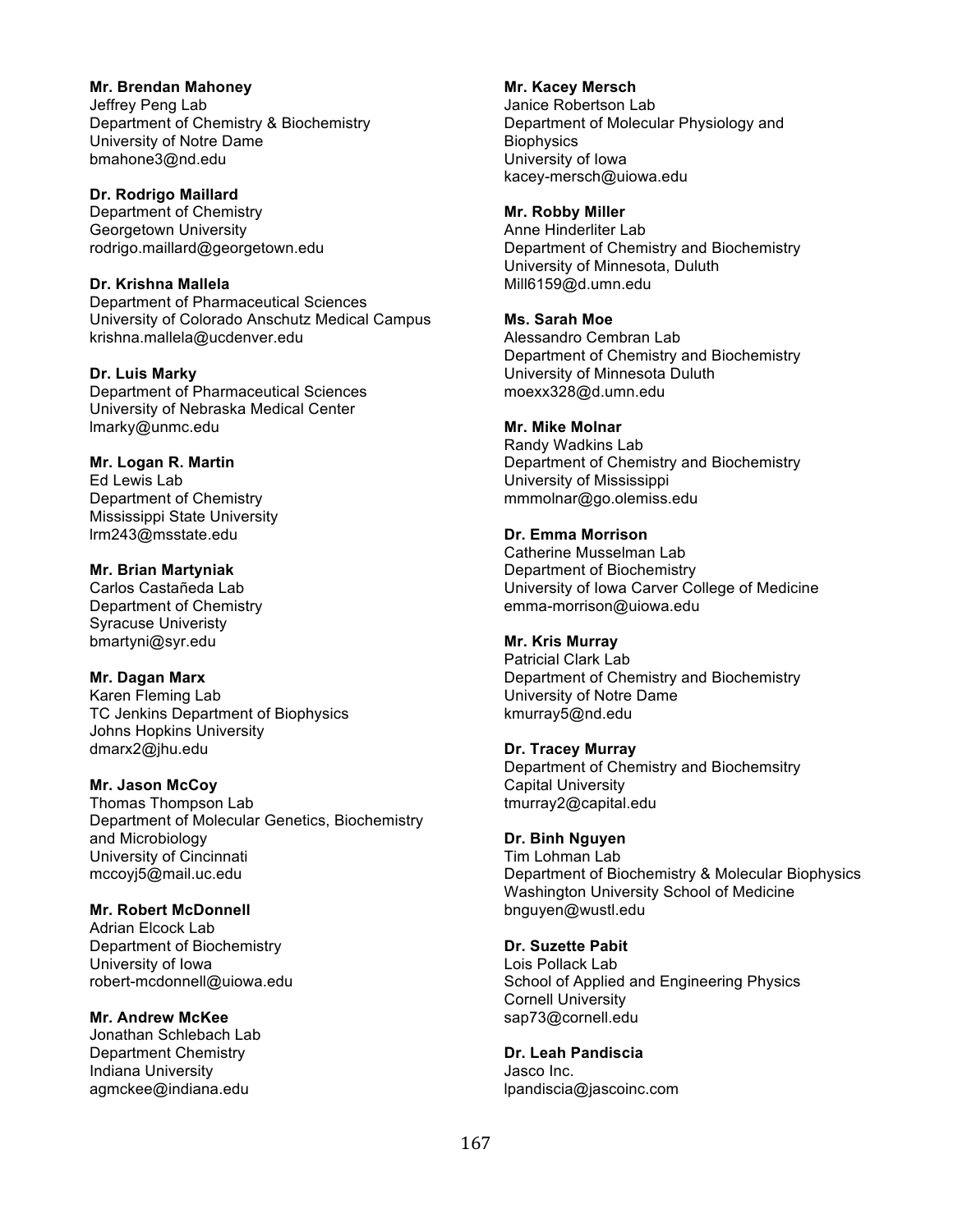**Mr. Nandan Pandit** Enrique De la Cruz Lab Department of Molecular Biochemistry and **Biophysics** Yale University nandan.pandit@yale.edu

**Mr. Andrew Park**

Cindy Dupureur Lab Department of Chemistry University of Missouri - Saint Louis hspzp5@mail.umsl.edu

**Dr. Chiwook Park** Department of Medicinal Chemistry and Molecular Pharmacology Purdue University chiwook@purdue.edu

## **Mr. George Parra**

Steven Whitten Lab Department of Chemistry and Biochemistry Texas State University glp35@txstate.edu

**Dr. Susie Pedigo** Department of Chemistry and Biochemistry University of Mississippi spedigo@olemiss.edu

**Mr. Randika Perera**

Nick Fitzkee Lab Department of Chemistry Mississippi State University yrp7@msstate.edu

#### **Mr. Mark Petersen**

Doug Barrick Lab Department of Biophysics Johns Hopkins University mpeter67@jhu.edu

## **Mr. Justin Porter**

Greg Bowman Lab Department of Computational and Systems Biology Washington University in St. Louis jrporter@wustl.edu

**Dr. Marina Ramirez-Alvarado** Department of Biochemistry and Molecular Biology Mayo Clinic ramirezalvarado.marina@mayo.edu

#### **Mr. Tim Riley**

Brian Baker Lab Department of Biochemistry University of Notre Dame triley1@nd.edu

**Mr. Heath Rose** Jeffrey Peng Lab Chemistry and Biochemistry University of Notre Dame hrose@nd.edu

#### **Mr. Frank Roushar**

Jonathan Schlebach Lab Department of Chemistry Indiana University - Bloomington froushar@iu.edu

## **Dr. Tim Rowe**

Midwest Sales Horiba Scientific tim.rowe@horiba.com

#### **Dr. Cathy Royer**

Department of Biological Sciences Rensselaer Polytechnic Institute royerc@rpi.edu

# **Mr. Marty Salazar**

Jonathan Schlebach Lab Department of Chemistry Indiana University salazmar@umail.iu.edu

#### **Mr. Venkata Sanaboyana**

Adrian Elcock Lab Department of Biochemistry University of Iowa venkata-sanaboyana@uiowa.edu

#### **Mr. Julio Sanchez**

Catherine Musselman Lab Department of Biochemistry University of Iowa julio-sanchez@uiowa.edu

## **Dr. Paul Sapienza**

Andrew Lee Lab Department of Chemical Biology and Medicinal **Chemistry** University of North Carolina Chapel Hill sapienza@email.unc.edu

# **Dr. Jonathan Schlebach**

Department of Chemistry Indiana University, Bloomington jschleba@indiana.edu

# **Mr. Tony Schramm**

Enrique De la Cruz Lab Department of Molecular Biophysics and **Biochemistry** Yale University anthony.schramm@yale.edu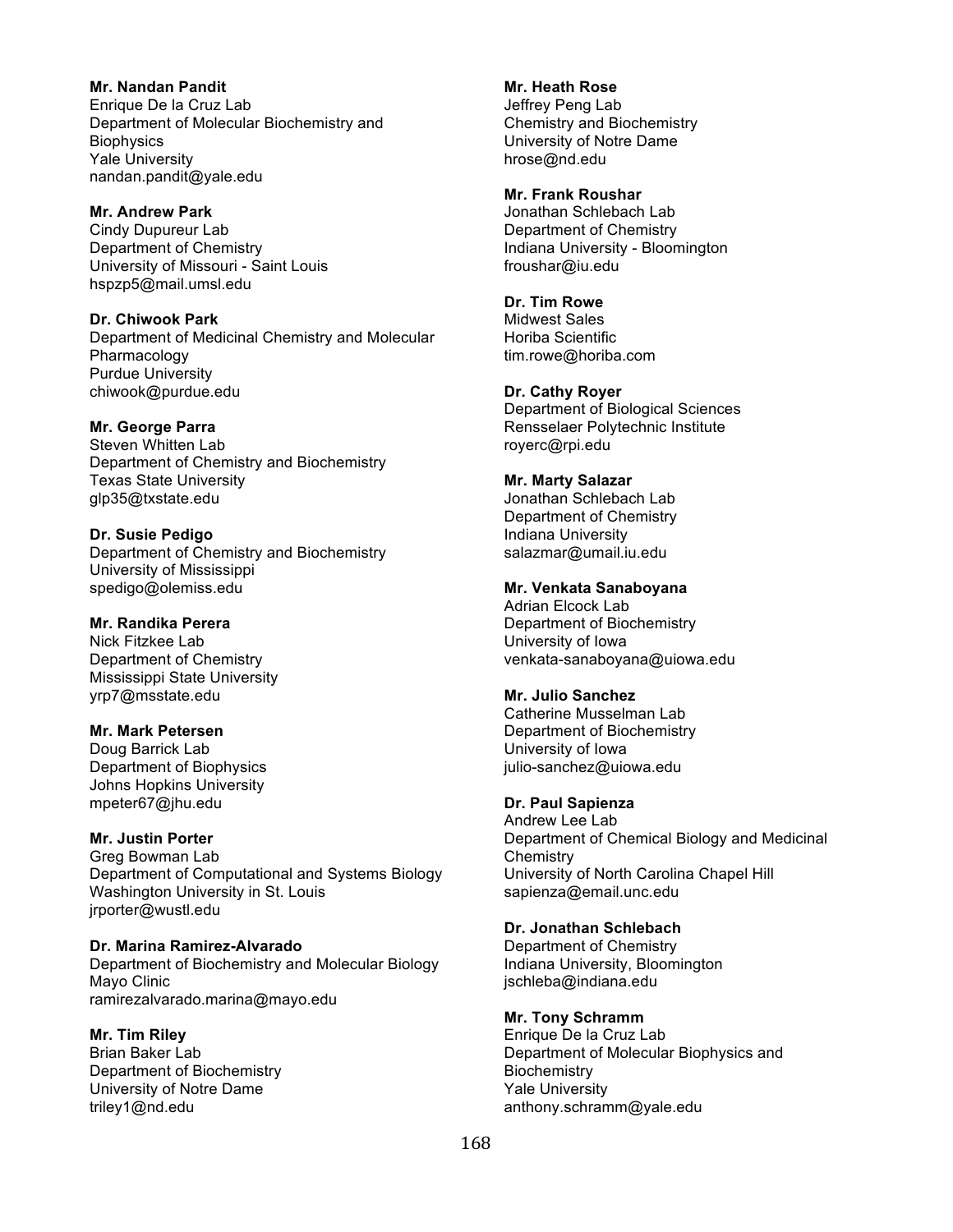**Ms. Kristen Schwingen** Liskin Swint-Kruse Lab Department of Biochemistry and Molecular Biology Univeristy of Kansas Medical Center kschwingen@kumc.edu

**Mr. Nate Scull** Aaron Lucius Lab Department of Chemistry University of Alabama at Birmingham nates@uab.edu

**Dr. Madeline Shea** Department of Biochemistry Carver College of Medicine, University of Iowa madeline-shea@uiowa.edu

**Ms. Min Kyung Shinn**

Tim Lohman Lab Department of Physics Washington University in St. Louis mshinn@wustl.edu

**Dr. Scott Showalter** Department of Chemistry Penn State University sas76@psu.edu

**Ms. Hannah Shows** Katherine Excoffon Lab Department of Biological Sciences Wright State University shows.4@wright.edu

**Mr. Nishant Singh** Brian Baker Lab Department of Chemistry and Biochemistry University of Notre Dame nsingh3@nd.edu

**Mr. Sukrit Singh** Greg Bowman Lab Department of Biochemistry and Molecular **Biophysics** Washington University in St. Louis sukrit.singh@wustl.edu

**Ms. Angela Smith** Brian Baker Lab Department of Chemistry and Biochemistry University of Notre Dame apoffenb@nd.edu

**Mr. Yang Song** Cindy Dupureur Lab Department of Chemistry and Biochemistry University of Missouri-St. Louis ysr38@mail.umsl.edu

**Dr. Andrea Soranno** Department of Biochemistry and Molecular **Biophysics** 

Washington University in St Louis soranno@wustl.edu

**Dr. Ana-Maria Soto** Department of Chemistry Towson University

asoto@towson.edu

**Dr. Walter Stafford** Harvard Medical School walter\_stafford@hms.harvard.edu

**Dr. Cali Steffensmeier** Luis Marky Lab Department of Pharmaceutical Sciences University of Nebraska Medical Center calliste.reiling@unmc.edu

**Mr. Matt Sternke** Doug Barrick Lab Department of Biophysics Johns Hopkins University msternk1@jhu.edu

**Wyatt Strutz, M.Sc.** NanoTemper Technologies wyatt.strutz@nanotempertech.com

**Dr. Shahar Sukenik** Martin Gruebele Lab Department of Chemistry University of Illinois at Urbana-Champaign shaharsu@gmail.com

**Mr. Young Joo Sun** Ernesto Fuentes Lab Department of Biochemistry University of Iowa youngjoo-sun@uiowa.edu

**Dr. Liskin Swint-Kruse** Department of Biochemistry and Molecular Biology The University of Kansas Medical Center lswint-kruse@kumc.edu

**Ms. Jackie Thompson** Gerald Carlson Lab Department of Biochemistry and Molecular Biology University of Kansas Medical Center jthompson7@kumc.edu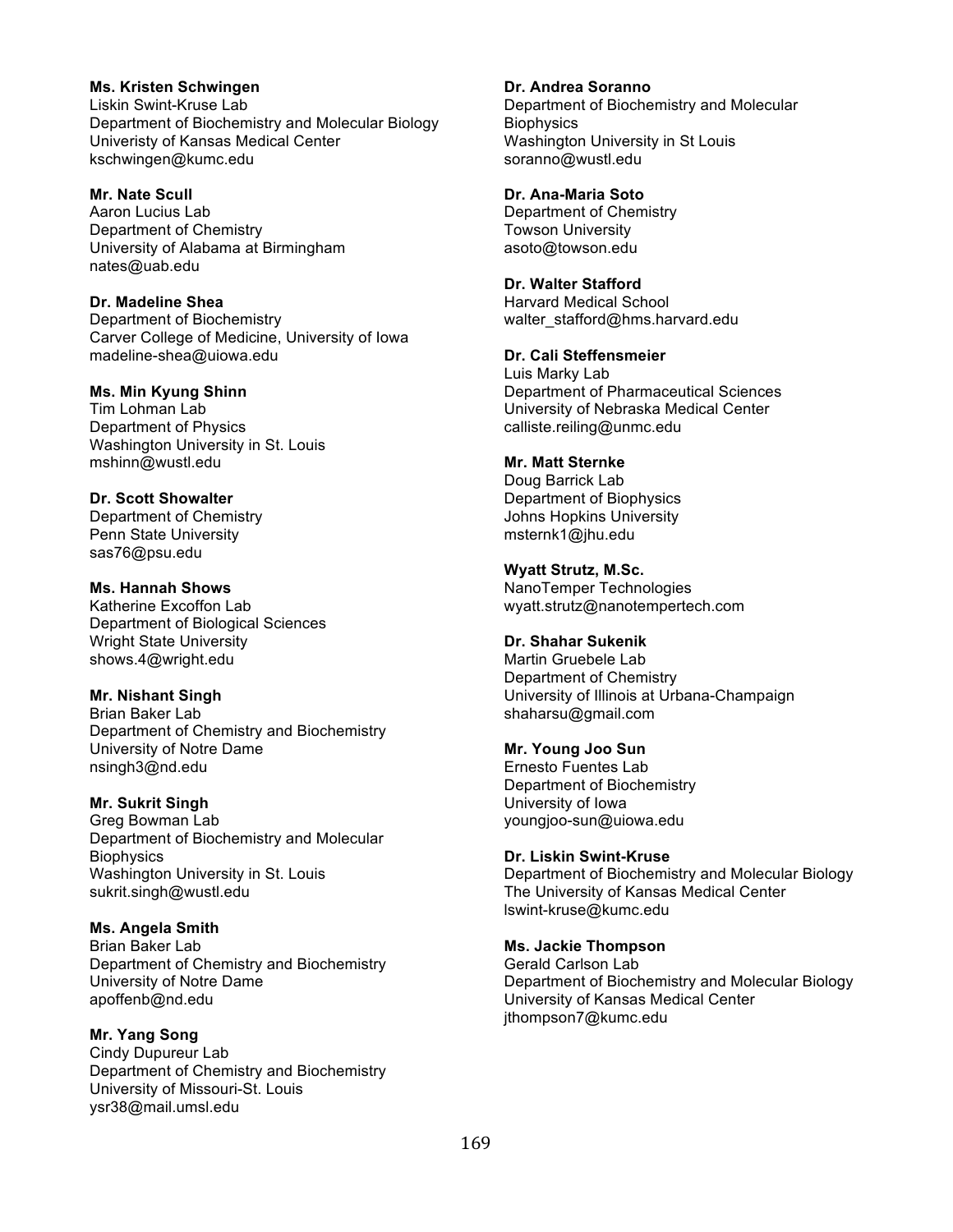**Mr. Alex Thorman** Andrew Herr Lab Department of Molecular Genetics, Biochemistry and Microbiology University of Cincinnati thormaaw@mail.uc.edu

# **Dr. Alexander Tischer**

Matt Auton Lab Department of Hematology Mayo Clinic tischer.alexander@mayo.edu

**Ms. Nitija Tiwari** Ernesto Fuentes Lab Department of Biochemistry University of Iowa nitija-tiwari@uiowa.edu

#### **Mr. Josh Tomsich**

Tracey Murray Lab Department of Chemistry and Biochemsitry Capital University jtomsich@capital.edu

**Ms. Grace Usher**

Scott Showalter Lab Department of Biochemistry, Microbiology, and Molecular Biology The Pennsylvania State University gau1@psu.edu

#### **Dr. Sara Vaiana**

Department of Physics and Center for Biological Physics Arizona State University sara.vaiana@asu.edu

#### **Dr. Randy M. Wadkins**

Department of Chemistry & Biochemistry University of Mississippi rwadkins@olemiss.edu

# **Mr. Ian Walsh**

Patricia Clark Lab Department of Chemistry and Biochemistry University of Notre Dame iwalsh@nd.edu

#### **Mr. Jingheng Wang**

Dorothy Beckett Lab Department of Chemistry and Biochemistry University of Maryland, College Park jwang100@umd.edu

**Ms. Clarissa Weaver**

Aaron Lucius Lab Department of Chemistry University of Alabama at Birmingham cldurie@uab.edu

## **Dr. Yinan Wei**

Department of Chemistry University of Kentucky yinan.wei@uky.edu

**Mr. Robb Welty**

Kathleen Hall Lab Department of Biochemistry & Molecular Biophysics Washington University robb.welty@gmail.com

#### **Dr. Steven Whitten**

Department of Chemistry and Biochemistry Texas State University steve.whitten@txstate.edu

# **Dr. Richard Wittebort**

Department of Chemistry University of Louisville richard.wittebort@louisville.edu

#### **Mr. Robby Wright**

Jack Correia Lab Department of Biochemistry University of Mississippi Medical Center rtwright@umc.edu

#### **Mr. Alexander Yarawsky**

Andrew Herr Lab Department of Molecular Genetics, Biochemistry and Microbiology University of Cincinnati yarawsar@mail.uc.edu

#### **Mr. Jesse B. Yoder**

Mario Amzel Lab Department of Biophysics & Biophysical Chemistry Johns Hopkins University jyoder9@jhmi.edu

### **Ms. Valeria Zai-Rose**

Jack Correia Lab Department of Biochemistry University of Mississippi Medical Center vzairose@umc.edu

## **Ms. Meiling Zhang**

Jeffrey Peng Department of Chemistry and Biochemistry University of Notre Dame mzhang4@nd.edu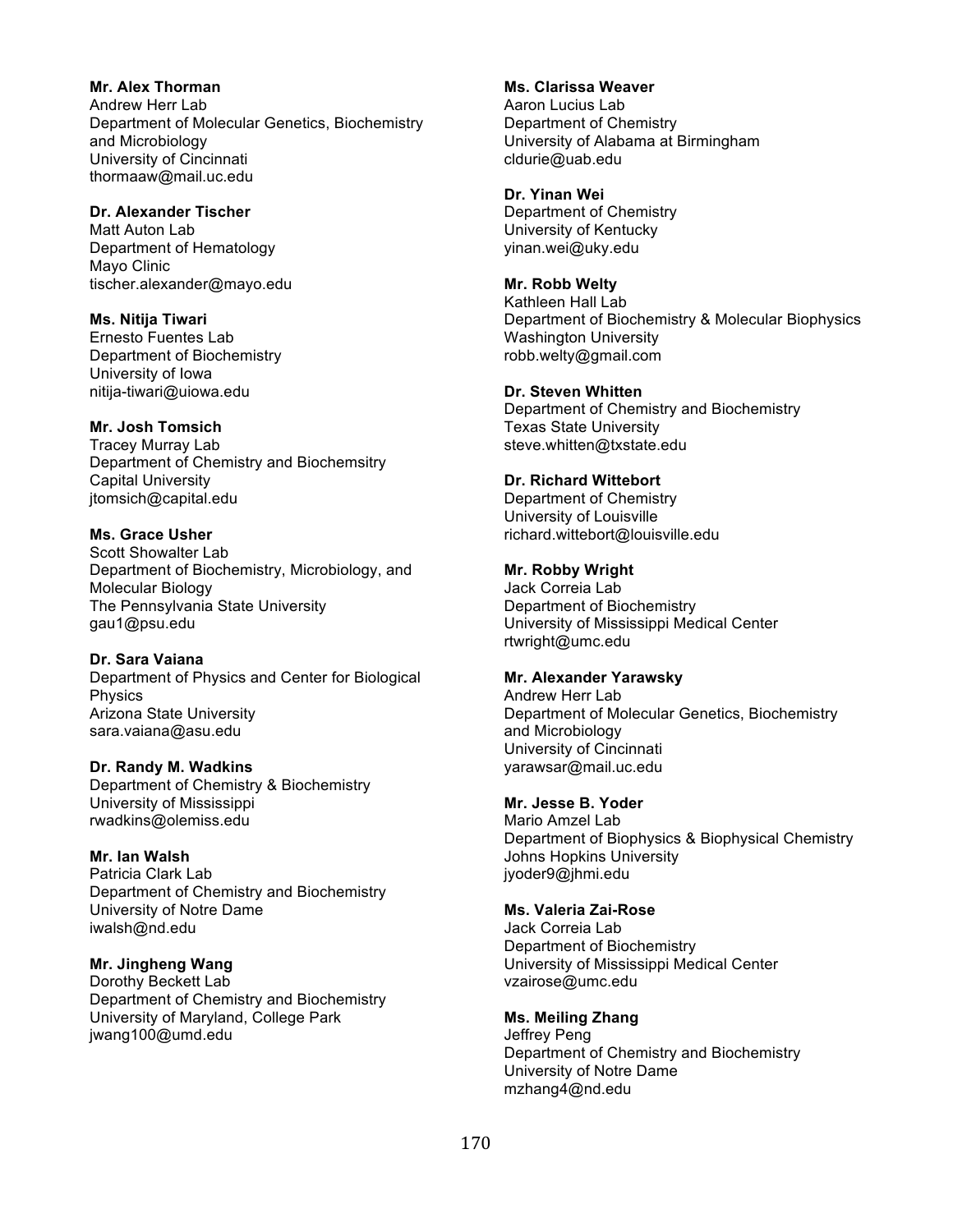## **Mr. Yue Zhang** Nick Fitzkee Lab Department of Chemistry Mississippi State University yz302@msstate.edu

# **Mr. Maxwell Zimmerman**

Greg Bowman Lab Department of Biochemistry and Molecular **Biophysics** Washington University in St. Louis mizimmer@wustl.edu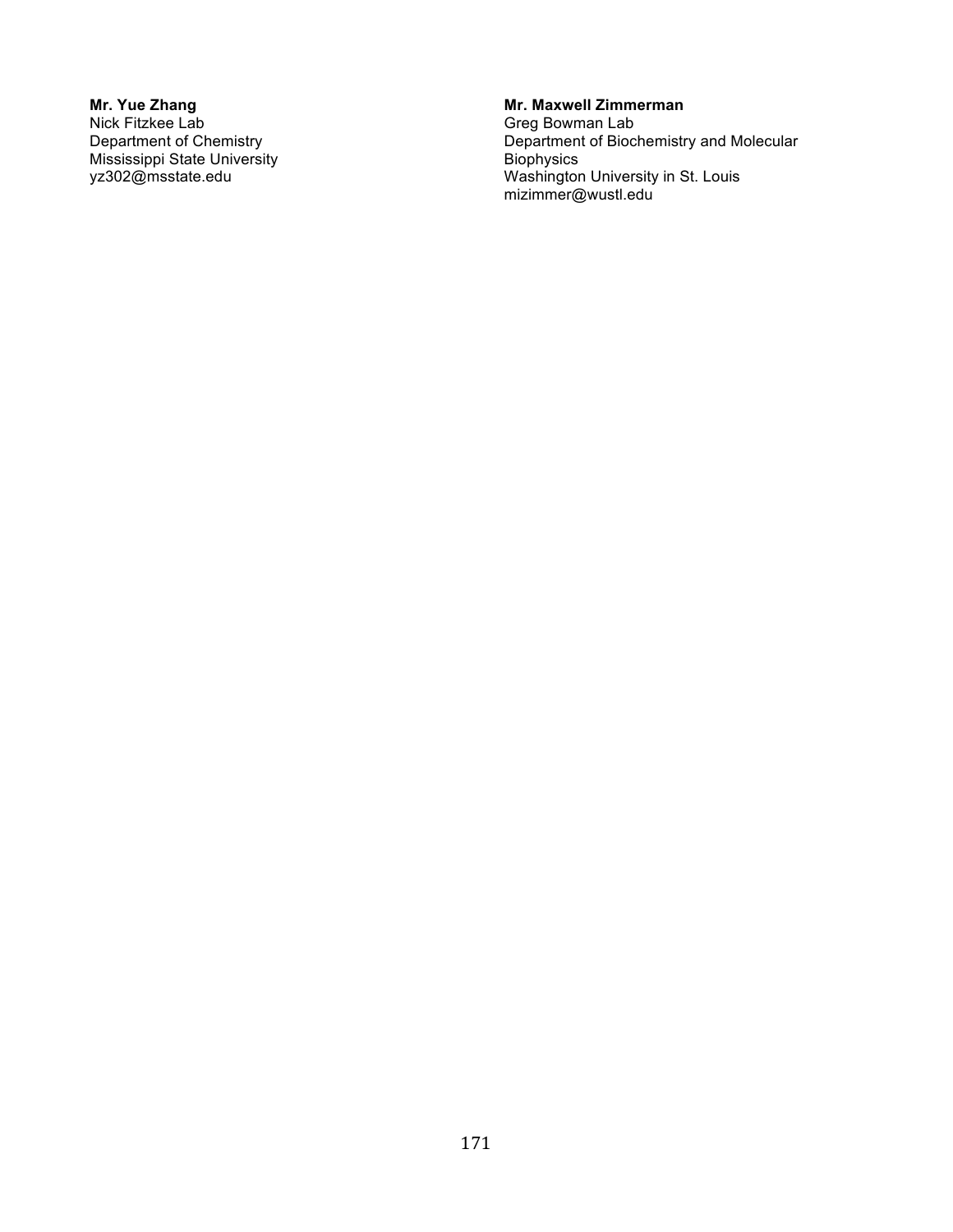# **Participants by Lab**

# **Mario Amzel Lab**

Jesse B. Yoder

# **Matthew Auton Lab**

Matt Auton Venkata Machha Alexander Tischer

**David Bain Lab** Dave Bain

# **Brian Baker Lab**

Cory Ayres Brian Baker Jason Devlin Lance Hellman Grant Keller Tim Riley Nishant Singh Angela Smith

# **Doug Barrick Lab**

Doug Barrick Mark Petersen Matt Sternke

# **Dorothy Beckett Lab**

Dorothy Beckett Jingheng Wang

#### **Sukesh Bhaumik Lab** Sukesh R. Bhaumik

**Sarah Bondos Lab** Rebecca Booth Sarah Bondos Gabriela Mendes

# **Greg Bowman Lab**

Tom Frederick Catie Knoverek Justin Porter Sukrit Singh Maxwell Zimmerman

**C4 Therapeutics** Austin Elam

# **Jannette Carey Lab** Jannette Carey Alfredo Gallegos

**Gerald Carlson Lab** Jackie Thompson

#### **Carlos Castañeda Lab** Carlos Castañeda

Brian Martyniak

# **Alessandro Cembran Lab**

Alida Besch Alessandro Cembran Sarah Moe

#### **Alan Chen Lab** Alan Chen

# **Patricia Clark Lab**

Micayla Bowman Patricia Clark Kris Murray Ian Walsh

#### **Clay Clark Lab** Clay Clark

**Jim Cole Lab** Jim Cole

#### **Jack Correia Lab** Jack Correia Robby Wright Valeria Zai-Rose

## **Trevor Creamer Lab** Trevor Creamer

# **Enrique De la Cruz Lab**

Enrique M. De La Cruz Nandan Pandit Tony Schramm

## **DecipherBio** Alexandra Klinger

# **Cristiano Dias Lab** Cristiano Dias

**Dave Digman Lab** Dave Dignam

## **David Draper Lab** David Draper

# **Tori Dunlap Lab** Tori Dunlap

# **Cynthia Dupureur Lab**

Cindy Dupureur Andrew Park Yang Song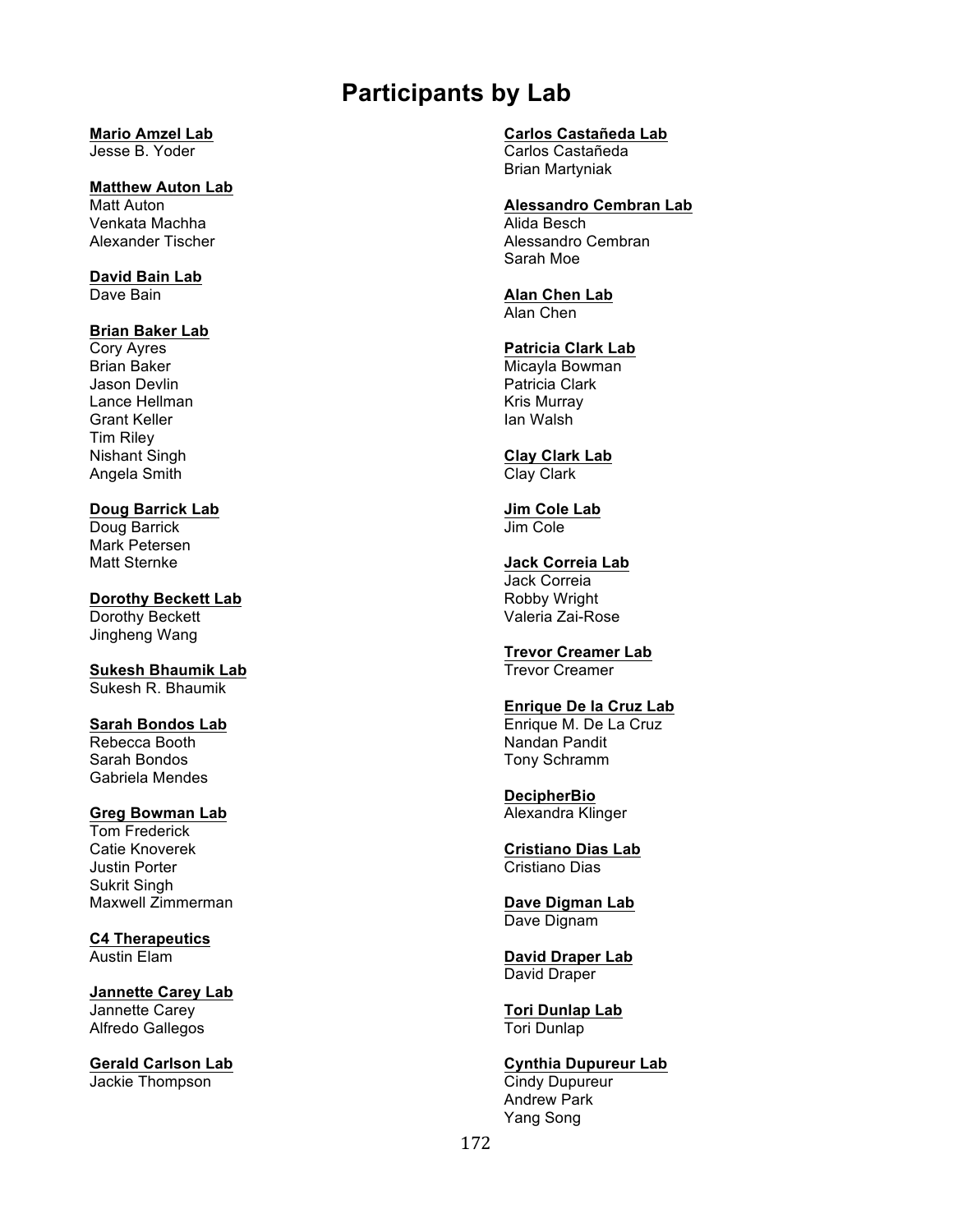**Adrian Elcock Lab** Robert McDonnell Venkata Sanaboyana

**Joseph Emerson Lab** Joe Emerson Mingjie Li

**Katherine Excoffon Lab** Hannah Shows

**Aron Fenton Lab** Aron Fenton

**Nicholas Fitzkee Lab** Nick Fitzkee Dinusha Jinasena Randika Perera Yue Zhang

**Karen Fleming Lab** Karen Fleming Dagan Marx

**Michael Fried Lab** Mike Fried

**Carl Frieden Lab** Carl Frieden

**Ernesto Fuentes Lab** Ernie Fuentes Titus Hou Steven Huang Young Joo Sun Nitija Tiwari

**Roberto Galletto Lab** Roberto Galletto

**David Giedroc Lab** Fidel Huerta Daiana A Capdevila Katie Edmonds

**Michael Greenberg Lab** Michael Greenberg

**Martin Gruebele Lab** Shahar Sukenik

**Kathleen Hall Lab** Kathleen Hall Robb Welty

**Andrew Herr Lab**

Andy Herr Alexander Yarawsky Alex Thorman Joe Maciag

**Anne Hinderliter Lab**

Christian Coffman Tori Fringer Erin Groth Anne Hinderliter Robby Miller

**Horiba** Tim Rowe

**James Horn Lab** Hyeyoung Eom Dakota Grote Jim Horn

**Jasco Inc.** Leah Pandiscia Sherry Hemmingsen

**Besik Kankia Lab** Besik Kankia

**Adina Kilpatrick Lab** Adina Kilpatrick

**Eda Koculi Lab** Riley Gentry Eda Koculi

**Ronald Koder Lab** Ronald Koder

**Rhett Kovall Lab** Ellie Kolb

**Ed Lattman Lab** Ed Lattman

**Juliette Lecomte Lab** Juliette Lecomte

**Andrew Lee Lab** Jeff Bonin Drew Lee Paul Sapienza

**Edwin Lewis Lab** Ed Lewis Logan R. Martin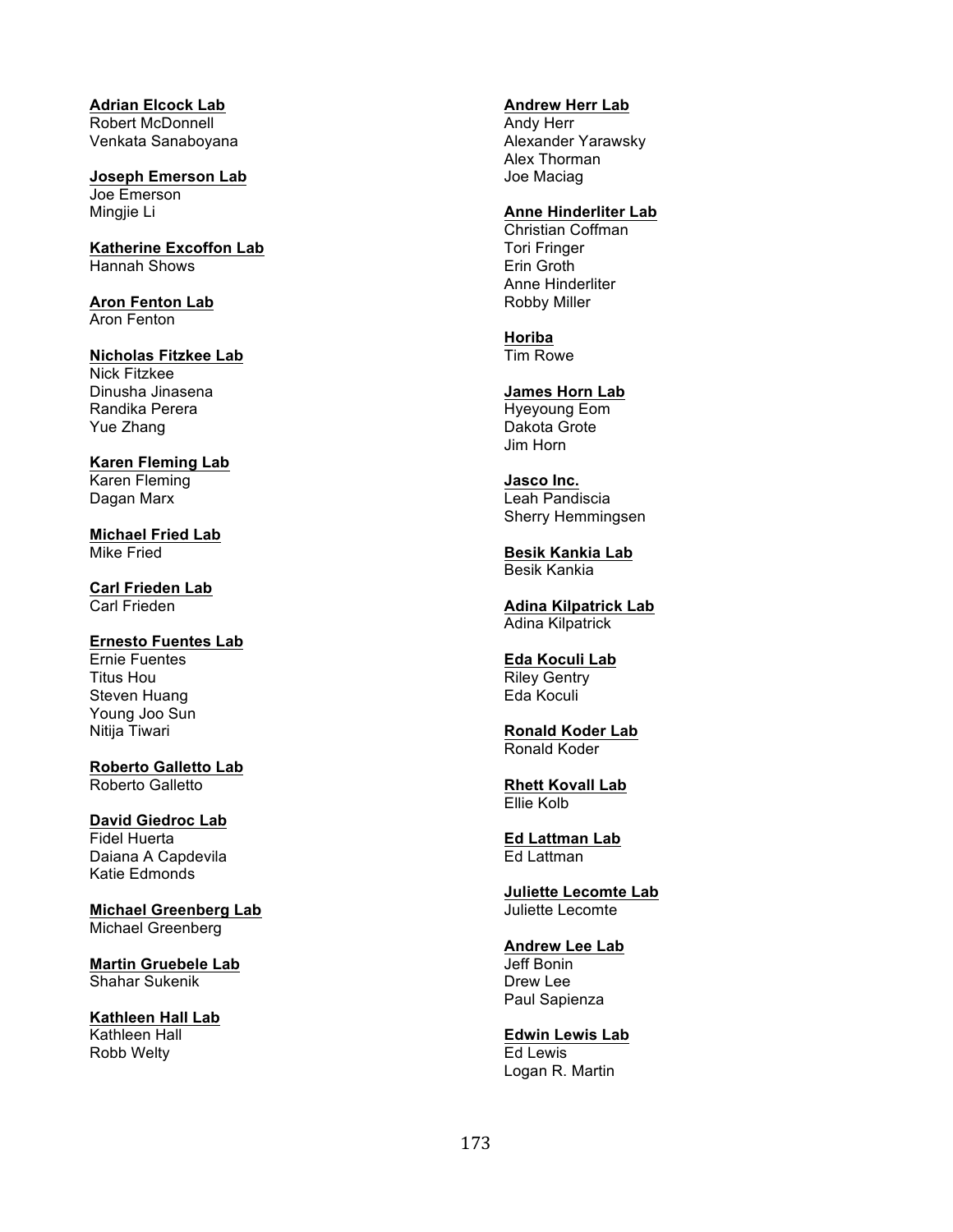**Vince LiCata Lab** Vince LiCata Kelly Churion

**Timothy Lohman Lab** Tim Lohman Binh Nguyen Min Kyung Shinn

**Aaron Lucius Lab** Elizabeth Duran Zach Ingram Aaron Lucius Nate Scull Clarissa Weaver

**Shuhua Ma Lab** Shuhua Ma

**Rodrigo Maillard Lab** Rodrigo Maillard

**Krishna Mallela Lab** Krishna Mallela

**Malvern Instruments** Verna Frasca

**Luis Marky Lab** Caroyln Carr Alyx Flippin Luis Marky Cali Steffensmeier

**Anne-Frances Miller Lab** H. Diessel Duan

**Tracey Murray Lab** Tracey Murray Josh Tomsich

**Catherine Musselman Lab** Emma Morrison Julio Sanchez

**NanoTemper Technologies** Wyatt Strutz

**Chiwook Park Lab** Chiwook Park

**Susan Pedigo Lab** Sam Davila Susie Pedigo

**Jeffrey Peng Lab**

Meiling Zhang Brendan Mahoney Heath Rose

**Lois Pollack Lab** Suzette Pabit

**Marina Ramirez-Alvarado Lab** Marina Ramirez-Alvarado Luis M. Blancas-Mejia Mikey Bergman

**Tom Record Lab** Munish Chahbra

Kevin Lauterjung Kate Henderson

**Janice Robertson Lab** Kacey Mersch

**Catherine Royer Lab** Cathy Royer

**Jonathan Schlebach Lab** Mahesh Chandak Andrew McKee Frank Roushar Marty Salazar

Jonathan Schlebach **Madeline Shea Lab** Ryan Mahling Madeline Shea

**Scott Showalter Lab** Erik Cook Scott Showalter

Grace Usher

**Andrea Soranno Lab** Andrea Soranno

**Ana Maria Soto Lab** Ana Maria Soto

**Walter Stafford Lab** Walter Stafford

**Liskin Swint-Kruse Lab** Edina Kosa Kristen Schwingen Liskin Swint-Kruse

**Syros Pharmaceutical** Michael Bradley